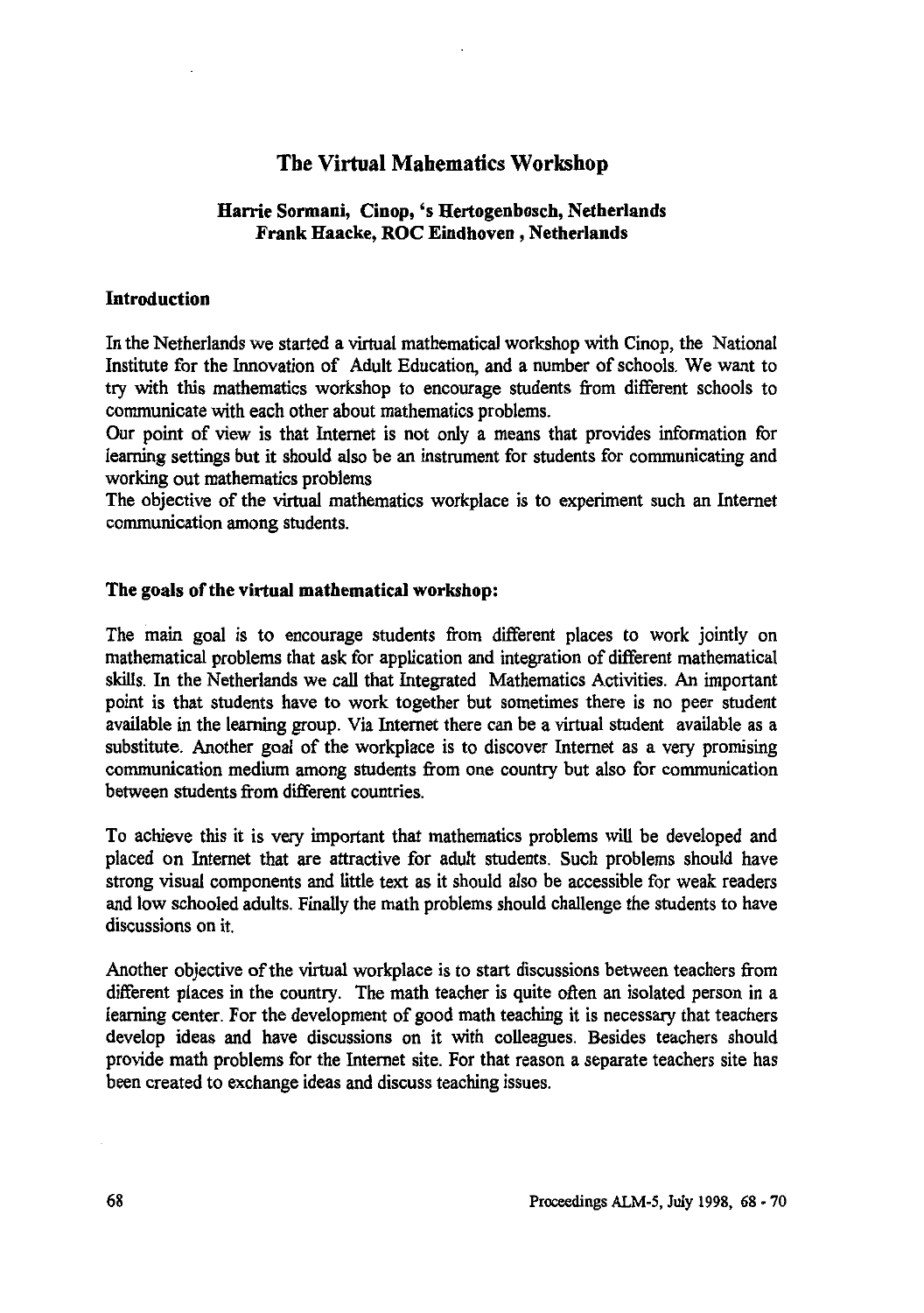## **The procedure of making the tasks for the virtual mathematics workshop:**

We started with a group of teachers to develop some math problems, each teacher should create a task. Via Internet on the teachers site, the teachers discuss the tasks. After that the tasks are placed on the students site. Every month there are three new problems.

Documents about the setup and objectives of the project are also available on that site. The teachers site is only accessible for the teachers of the development group.

## **The method of the virtual mathematics workshop**

The students work on the problems and send their solutions to the bulletin board. Via the bulletin board they can also see the work of other students. The math problems are spread over three levels of difficulty. If you visit our website you can experience some tasks.

An example of a problem is for example the next one:

Wim en Harrie live both 50 km away from school. How far do they live from each other?

Another problem is a picture of a foot ball. The question is: how many pieces of leather are used for this ball?



The aim of this problem is that students work in groups of three or four students. They solve the problem and describe their way of problem solving on the students bulletin board.

Other groups of students do the same. After that they start discussing their ways of problem solving via Internet. In this way we try to start vivid discussions on math problems.